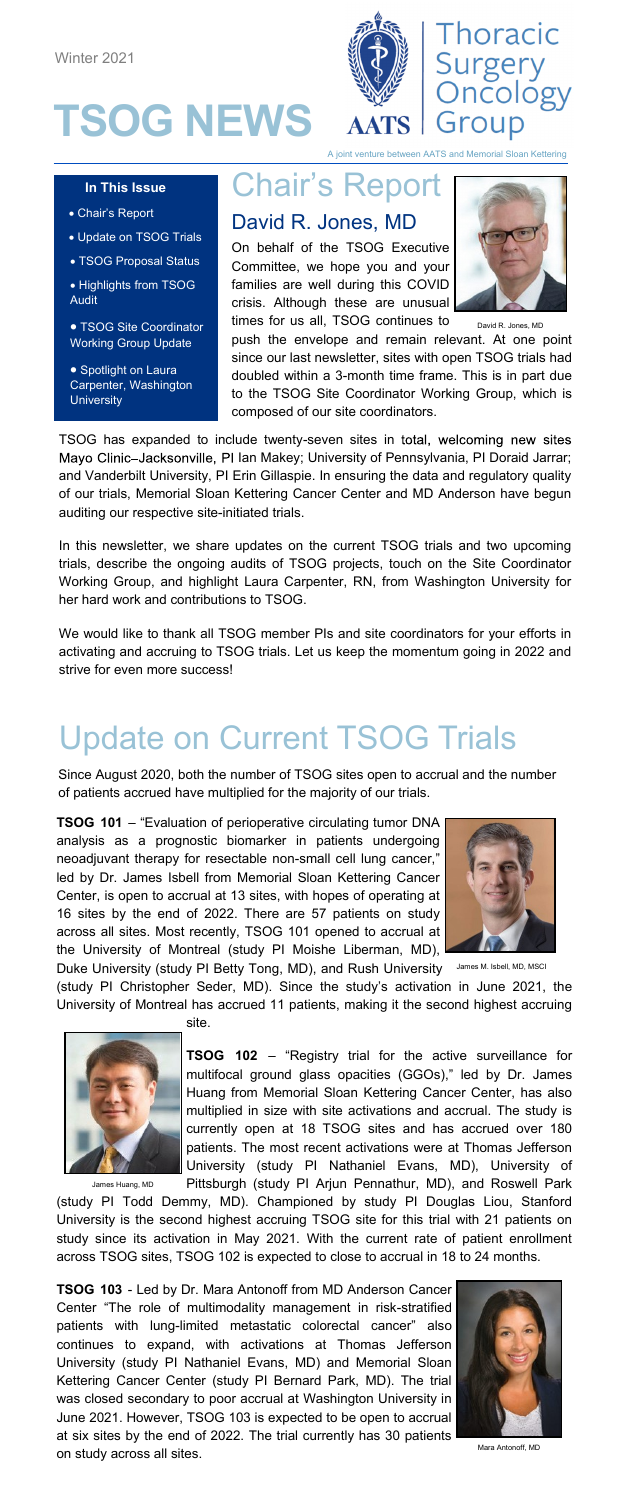

A joint venture between AATS and Memorial Sloan Kettering

**TSOG 104** – "Validation of fibulin 3 as a biomarker for pleural mesothelioma," led by Dr. Harvey Pass of NYU Langone Medical Center, is supported by a grant to Dr. Pass from the NCI Early Detection Research Network (EDRN). The EDRN is an initiative of the NCI that brings together institutions to help accelerate the translation of biomarker information into clinical applications and to evaluate new ways of testing cancer in its earliest stages and for cancer risk. Dr. Pass has identified TSOG sites to participate in



Harvey Pass, MD

the EDRN sponsored trial. This trial was previously presented during the TSOG Semi-Annual Meeting in February 2020. The aims of the study are to prospectively collect pleural effusions from newly diagnosed or treated patients with pleural effusions; measure FBLN3 levels in deidentified, blinded, prospectively collected specimens using the mab428.2 ELISA. The trial is currently open at NYU where the correlative studies will be performed in the Thoracic Surgery Laboratory. TSOG 104 is expected to be activated at the University of Toronto/University Health Network, Baylor College of Medicine, Brigham and Women's Hospital, Memorial Sloan Kettering Cancer Center, and Duke University.

# TSOG Sites Open to Accrual

| <b>Update</b><br>December 2021                         | <b>TSOG 101</b><br>ctDNA Trial               | <b>TSOG 102</b><br><b>GGO Trial</b> | <b>TSOG 103</b><br><b>Colorectal Mets</b><br><b>Trial</b>      | <b>TSOG 104</b><br><b>Mesothelioma</b><br><b>Trial</b> |
|--------------------------------------------------------|----------------------------------------------|-------------------------------------|----------------------------------------------------------------|--------------------------------------------------------|
| On Study                                               | 57<br>48% complete                           | 179<br>54% complete                 | 30<br>8% complete                                              | 99                                                     |
| <b>Sites Open</b>                                      | 13                                           | 18                                  | 5                                                              | $\mathbf{1}$                                           |
| <b>Target Accrual</b>                                  | 120                                          | 330                                 | 300                                                            | 250                                                    |
| <b>Sites Accruing</b>                                  | 11<br>14 sites-no accrual 9 sites-no accrual | 16                                  | 3                                                              | $\mathbf{1}$                                           |
| <b>Highest Accruing</b><br><b>Sites 2021</b>           | <b>MSK</b>                                   | <b>MSK</b>                          | <b>MD</b> Anderson                                             | <b>NYU</b>                                             |
| <b>Second Highest</b><br><b>Accruing Sites</b><br>2021 | University of<br>Montreal                    | Stanford<br>University              | University of<br>Toronto and<br>Thomas Jefferson<br>University | Awaiting site<br>initiation visit                      |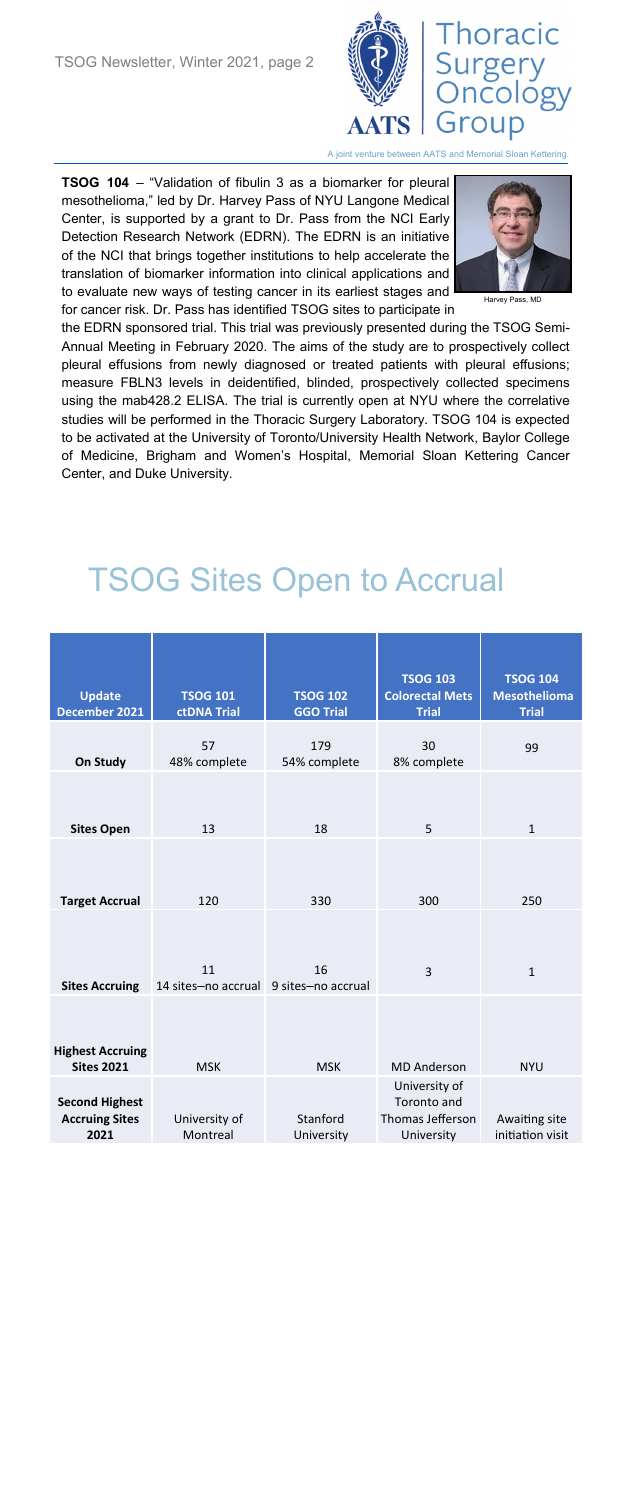

en AATS and Memorial Sloan Kettering



# TSOG Proposal Updates

#### **LCMC4 Evaluation of Actionable Drivers in EaRly stage lung cancer (LEADER trial)**

TSOG PI: David R. Jones, MD

Memorial Sloan Kettering Cancer Center

This proposal was previously presented during TSOG's Semi-Annual Meeting in February 2020. This collaborative screening

protocol, developed by the Lung Cancer Mutation Consortium, managed by the Lung Cancer Research Foundation, and supported by TSOG, is designed to determine the feasibility of comprehensive molecular profiling to detect actionable oncogenic drivers in 1000 patients with suspected early-stage lung cancers scheduled to undergo biopsies to establish the diagnosis of lung cancer. Patients with an identified targetable alteration will be offered enrollment in a neoadjuvant clinical trial. Correlative endpoints for this study will include tumor and ctDNA genomics, clinicopathologic variables, and outcomes. Data on screen fails (estimated to be 70% of the cohort) will be available to TSOG investigators. The protocol has IRB approval at Memorial Sloan Kettering Cancer Center and five additional sites and executed agreements at two sites.

#### **Comparative effectiveness of surgery vs stereotactic radiation therapy for stage I lung cancer**

TSOG PI: Benjamin D. Kozower, MD, MPH

Washington University in St. Louis

This proposal was previously presented during TSOG's first

request for proposals in 2017. Since then, the revised NCI R01 has a fundable score and a projected start date in 2022 Q2 at the study's initiating site, Washington University. This NCI-funded multicenter prospective cohort study is designed to compare the effectiveness of surgery versus SBRT on stakeholderselected outcomes in patients with clinical stage I NSCLC. The trial plans to develop prediction models for treatment outcomes for an individual patient with stage I NSCLC. This study can finally provide some high-level prospective evidence for the treatment of early-stage lung cancer. Participating TSOG sites are Washington University, Memorial Sloan Kettering Cancer Center, MD Anderson Cancer Center, University of Toronto/University Health Network, and Duke University. There are a total of seven sites participating in this trial, which includes non-TSOG sites Cleveland Clinic and Emory University.



David R. Jones, MD



Benjamin D. Kozower, MD, MPH